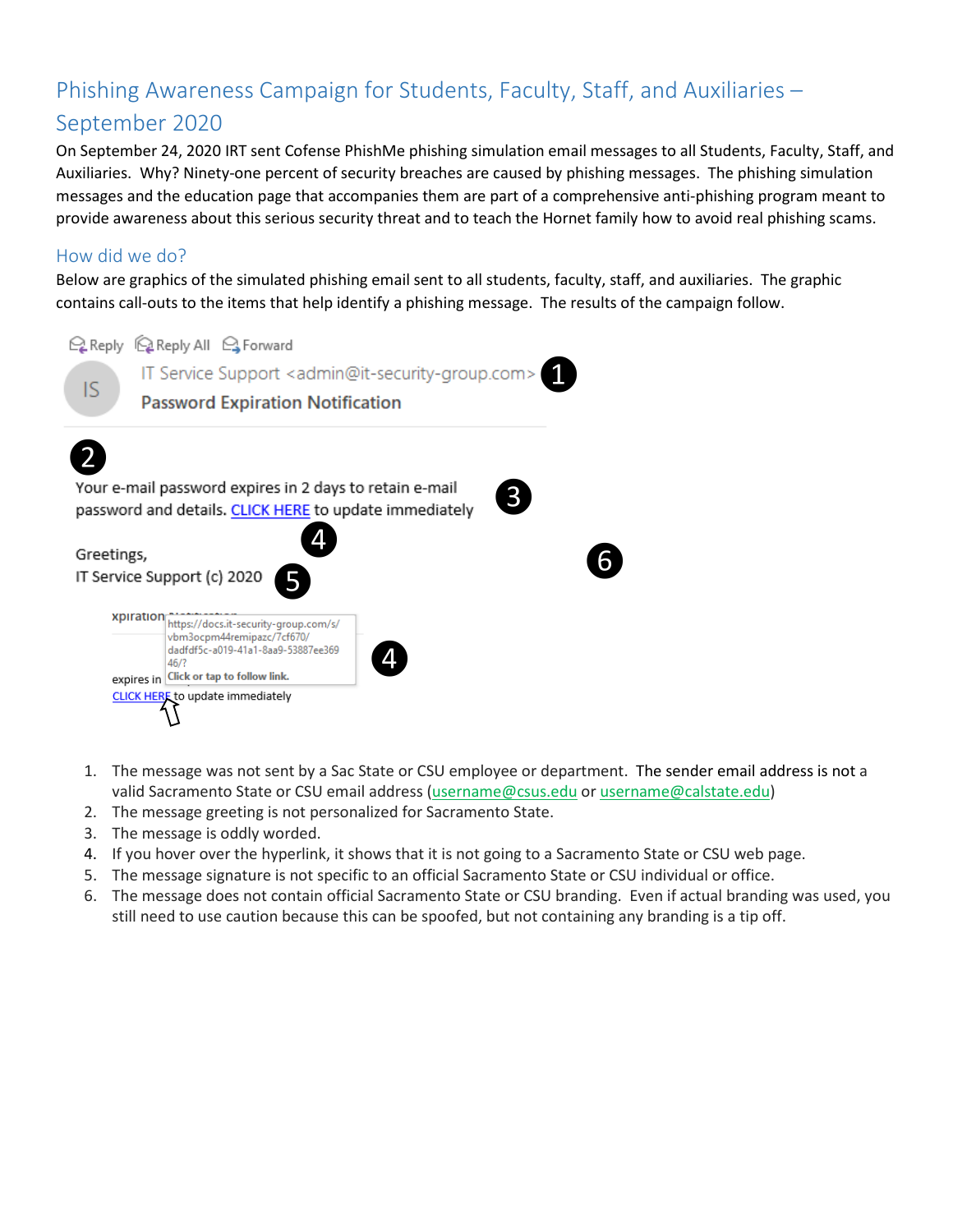# Student results of the September 2020 Phishing Simulation

Of 41,950 recipients, 6,213 (14.81%) clicked the link in the phishing simulation email. 417 (1.11%) used the Report Phishing tool to report the phishing simulation.

#### **6,213 of 41,950 Students Found Susceptible to Phishing**

| Unique Recipients:            | 41.950 |
|-------------------------------|--------|
| Clicked Link                  | 6,213  |
| Reported via Cofense Reporter |        |
| & Did Not Click:              | 417    |

#### **September 2020 Phishing Simulation Response Breakdown for Students**

#### **Response Breakdown**



# Faculty, Staff, and Auxiliary results of the September 2020 Phishing Simulation

Of 4,995 recipients, 582 (11.65%) clicked the link in the phishing simulation email. 581 (11.63%) used the Report Phishing tool to report the phishing simulation.

#### **582 of 4,995 Faculty, Staff, and Auxiliaries Found Susceptible to Phishing**

| Unique Recipients:            | 4.995 |
|-------------------------------|-------|
| Clicked Link                  | 582   |
| Reported via Cofense Reporter |       |
| & did not click link:         | 581   |

#### **September 2020 Phishing Simulation Response Breakdown for Faculty, Staff, and Auxiliaries**

#### **Response Breakdown**